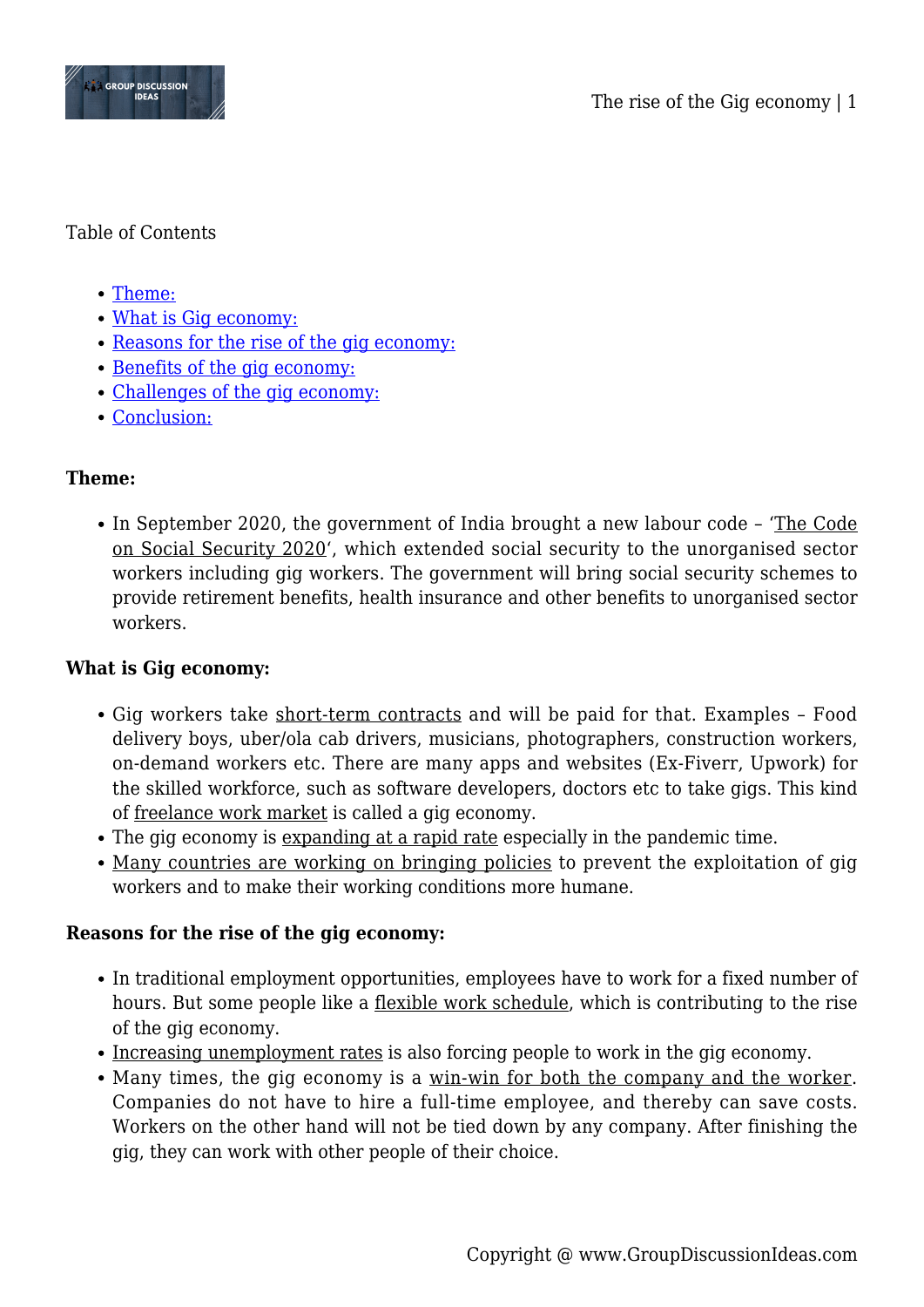

#### **Benefits of the gig economy:**

- Autonomy for workers.
- Flexible work hours.
- Rewards for hard work.
- Fewer costs for companies.

### **Challenges of the gig economy:**

- Gig workers do not receive benefits such as retirement benefits, health insurance etc. like full-time employees.
- Many gig workers are receiving pay lesser than the minimum wage guaranteed, which is unethical.
- There is no quarantee in some cases. Companies may delay or stop payments. There will always be this insecurity and it also causes stress.
- Some gig workers overwork in order to earn decent money. Several gig workers complain of burnout. The exploitation of gig workers is one of the biggest challenges of the gig economy.
- Some companies are encouraging people to work in the gig economy in their spare time. This can lead to a lack of time for personal life, which affects relationships and mental health.
- The rise of the gig economy is a threat to some full-time employment opportunities. Some companies are replacing full-time employees with gig workers.

#### **Conclusion:**

The gig economy will continue to rise at a rapid rate in the coming days for good. It can compensate for the high unemployment rates in India. It's a good thing that the gig workers are officially recognised and brought under the ambit of social security schemes. Working on the challenges of the gig economy to improve the working conditions is the need of the hour.

#### *Photo by [Christina Morillo](https://www.pexels.com/@divinetechygirl?utm_content=attributionCopyText&utm_medium=referral&utm_source=pexels) from [Pexels](https://www.pexels.com/photo/woman-programming-on-a-notebook-1181359/?utm_content=attributionCopyText&utm_medium=referral&utm_source=pexels)*

#### **Your Turn…**

What's your take on Gig economy? Express your opinion through the comment section. And subscribe to our blog to read answers to the trending GD topics.